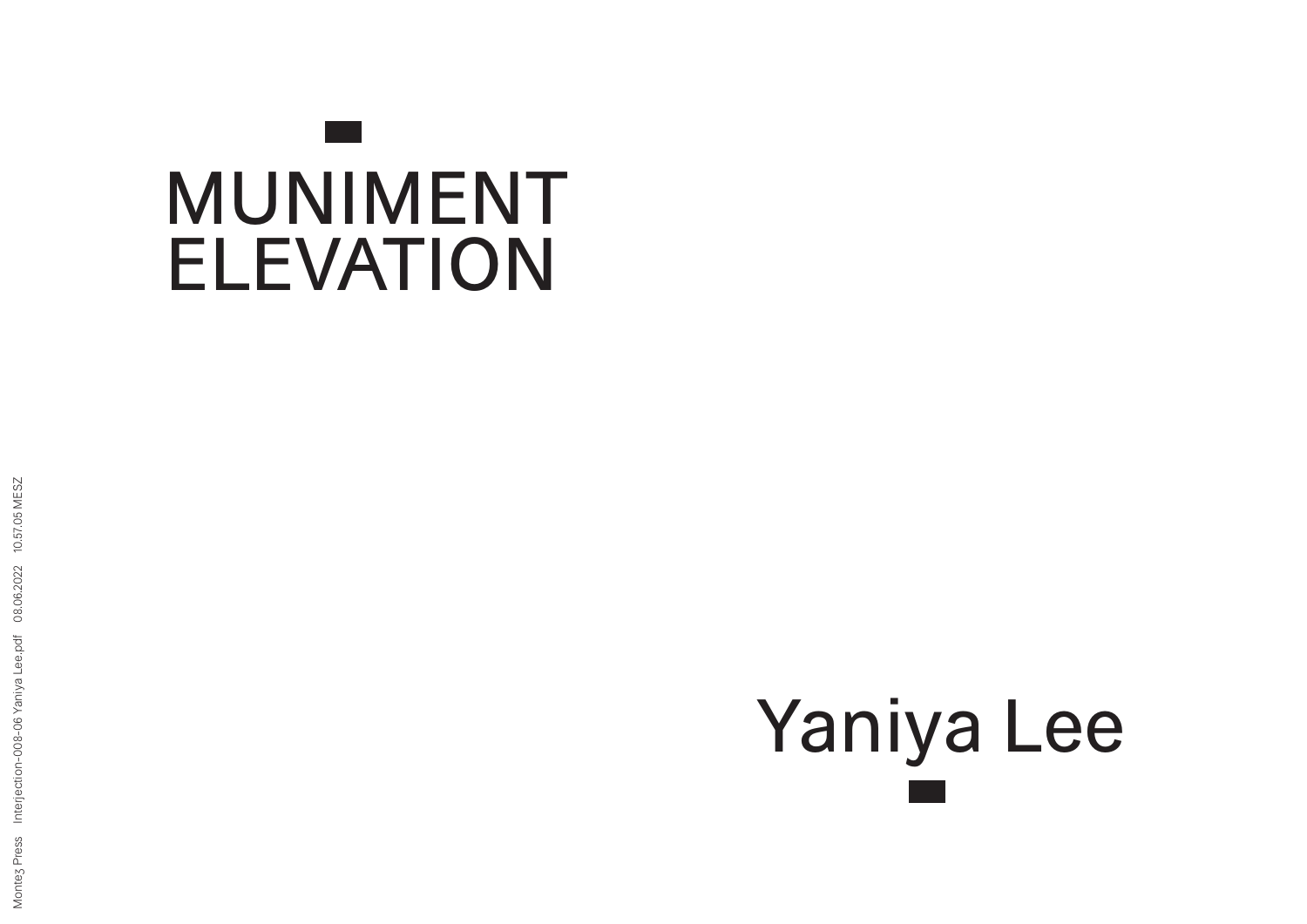

by *Orra White Hitchcock* (1828–1840) from https://publicdomainreview.org/collection/hitchcock-illustrations

The Future Archive Institute is one of four glass buildings looming over the oceanside city. On a low er floor, in the processing department, Kiera pulls a lollipop out of a pocket in her grey uniform and looks around at her coworkers. They are dressed in the same drab, department issue coveralls. Next to her, flakes of earwax fall from Herbert's ears into a tiny pile on his shoulder. She collects another pack age from the pallet near the door and sets it on the table. From inside, she lifts out a large glass jar that looks like a small aquarium. Herbert glances up at the unusual container. The water seems to be tint ed green, and attached to the jar is what looks like a small oxygen filter. A few rounded stones and some billowing algae sit atop a layer of white pebbles at the bottom. She looks again at the information slip. *Cephalopod.* In the jar she sees a brownish lump between the algae that she guesses is a camou flaged octopus.

Everybody knows about cephalopods. When the Expansion had begun into the water to install wind turbines and deep-sea data centres, octopuses understood to be agile and intelligent—had been brought in to assist with marine development. That

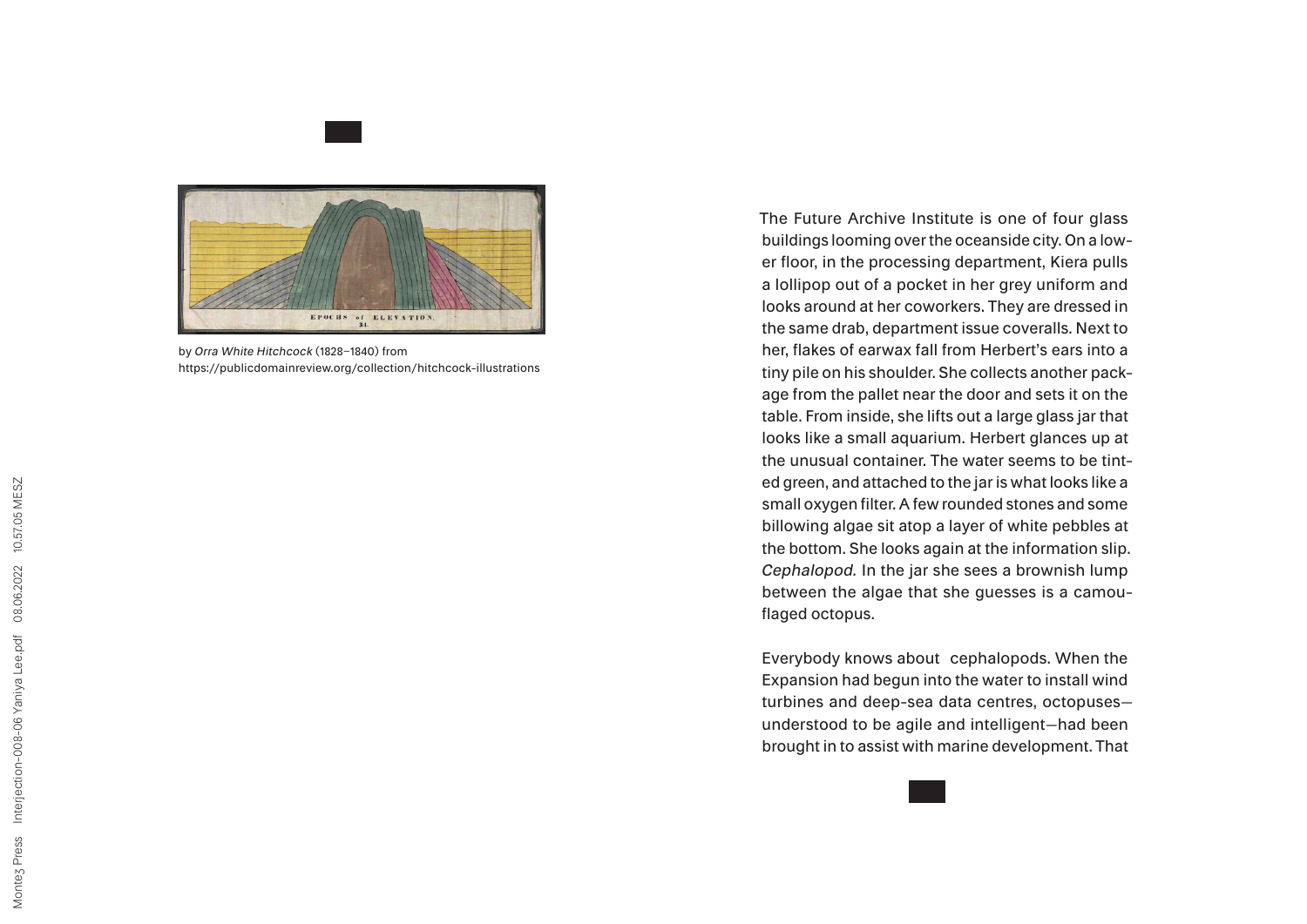was when the rumours had begun circulating about the octopus rebellions. Cephalopods are incredibly solitary creatures, not used to living or travelling in groups, or even pairs. The experience of collectiv ity had been new for them. It was learning to work together that had led to the formation of a solidari ty, a united front, against the coercive conditions of work. Some simply left, swam away, but others re fused to leave unless they all left together.

Leading up to the Expansion, generations of relent less mining had resulted in a partial collapse of the earth's upper crust near the outer rim of the con tinent. To the north, the desert had completely re arranged itself. Cities had been swallowed as the dunes had fallen, and now the horizon was com pletely flat for thousands of miles. Along the ocean coast, the water from the sea had pooled in the mine holes, creating a new network of saltwater lakes. The ocean life had adapted and moved in land to populate these pools.

The governments of the countries on this part of the continent had convened in the immediate emer gency and joined together to form a new super

government. Their policies were heavy-handed and included revisionist approaches to culture, his tory, management and planning. They formed de partments, each called 'Institute', to carry out the government's will: Markets and Territories, Media Communications, Health and Environment. They turned these cities on the water into silos, evict ing anyone who would not work for the new vision.

Here at the Future Archive Institute, the processing department is the first stop for the incoming arte facts. There are dozens of similar rooms on this floor alone. These work rooms, or 'Intake', as they are collectively called, are housed at the bottom levels of the building, which was once a bunker. The up per levels have been specially constructed atop the concrete base, to house and preserve the artefacts. The archive contains the guarded History of society. Everything available for preservation. Increasingly the artefacts coming in are less static, less materi al. Desert singing from the north coast, a lexicon of dance gestures, ocean winds. This is why Kiera had applied for the transfer. There are things she knows should not be here.

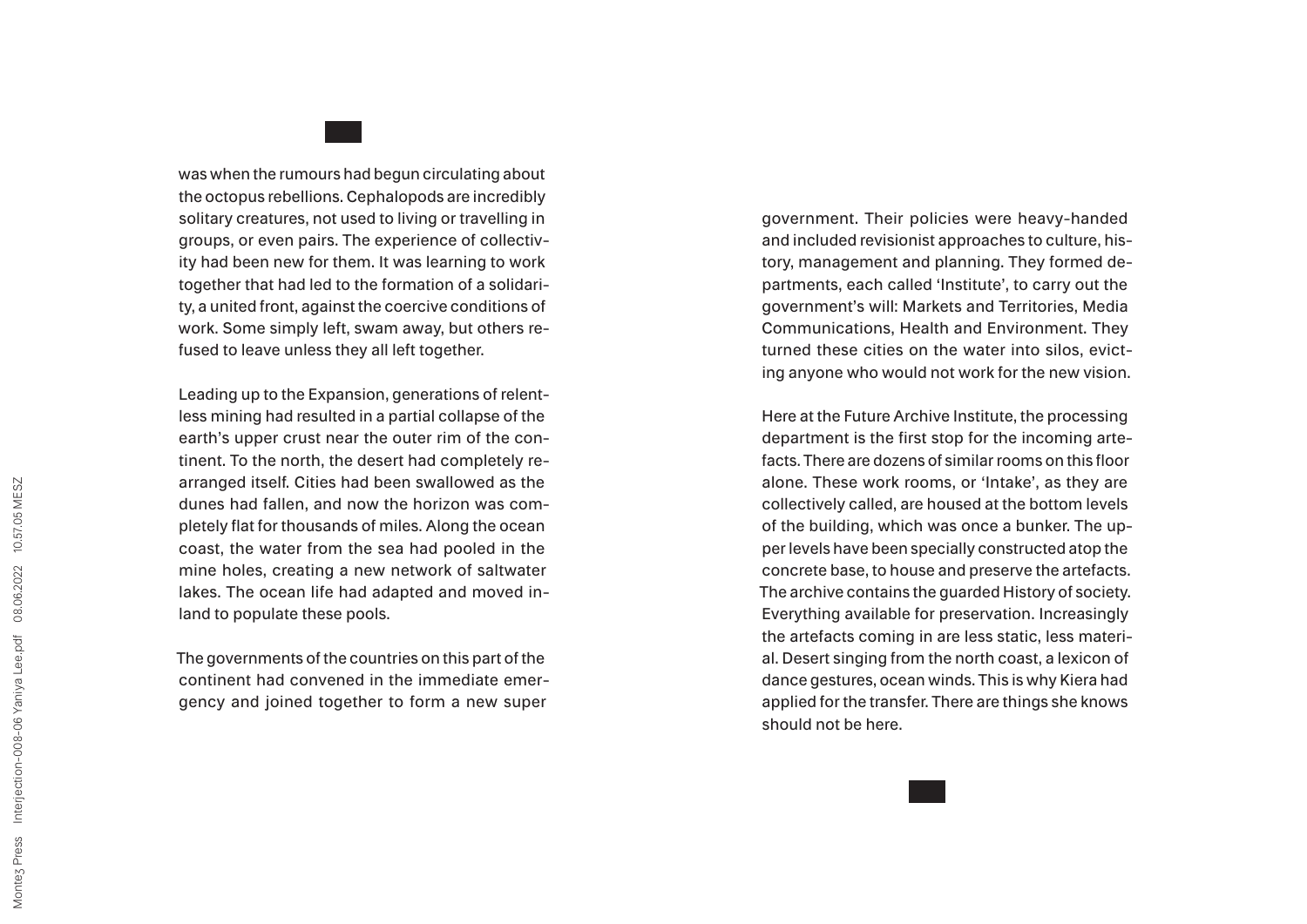Her grandma had told her stories when she was a child. When it had all started. She had told her about Before, talked of the winds and the sands and the deserts and how creatures lived in them and com municated. Her parents had died when the mines fell, and so she had lived with her grandma until she was taken away to the Communal Living Facil ities, and her grandmother had gone underground.

Like most young people in the Communal Living Fa cilities, Kiera had been taught the basics of educa tion in preparation for Emancipation, but the History parts were always skimmed over. She had hoped that working in the archive might give her a different insight into how the world had been, but so far all she's managed to do is get reprimanded for lingering too much with the artefacts. As if reading her mind, Herbert looks over at her. His magnified eyeballs roll around behind the thick lenses of his glasses.

Kiera pulls out her Device. Linked to dot-like pads on her wrists and behind her ears, the Device facil itates communication, when necessary, with some of the artefacts that come in for processing. In her hand, the Device's black screen pulses and turns a

bright green, then purple, then white. She closes her eyes to better receive. Something jolts through her with such intensity that she reaches out to steady herself on the table with her fingertips.

*SOS SOS SOS.*

It is the creature, she is sure of it, using the Device to communicate. She has never felt anything with the Device this strongly before.

There is no protocol for this.

She knows that to really talk she will have to leave the room. *Bathroom break*, she says out loud, to no one in particular. Of everything she just felt, one thing is clear: she must go somewhere hidden to re ceive this message. Herbert is looking at her again. He, like everyone here, dopily follows all proto cols, alert to any deviations. In the few weeks she's been here a distance has established itself between her and her coworkers. She is too curious. It's not something explicit, but she knows they can sense it. Herbert will report her in a second if he thinks she is up to something. She turns slowly and walks